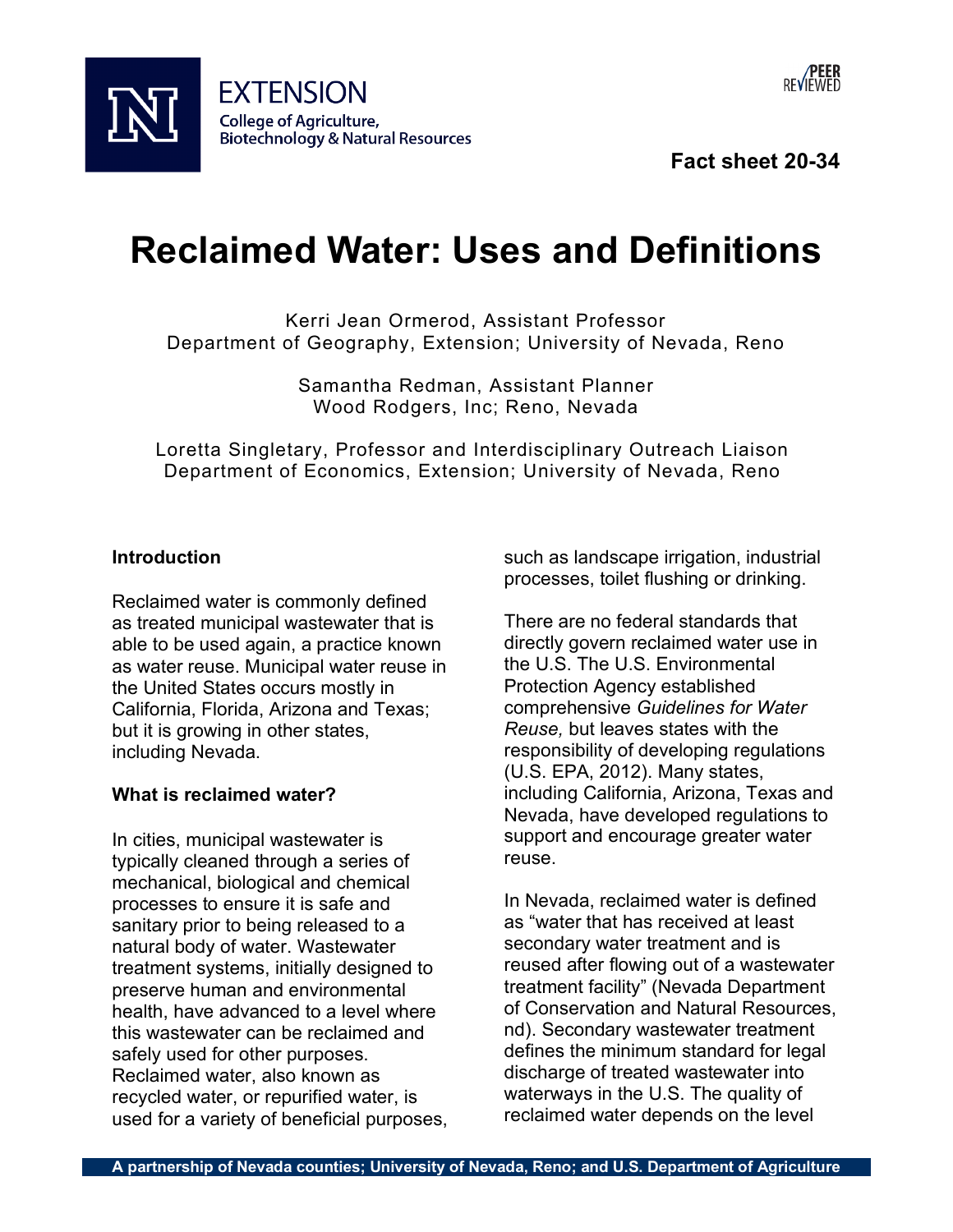and type of wastewater treatment. As a result, reclaimed quality can be treated to match predefined water quality standards and disinfected to levels necessary for the chosen method of reuse (NDEP, 2014). In Nevada, reclaimed water use falls into six different categories depending on its quality, ranging from A+ though E. The quality categories and allowable uses for reclaimed water are included in **Table 1**.

In Nevada, potable and nonpotable uses of reclaimed water are allowable, as indicated in **Table 1.** Nonpotable water is water *not* suitable for human consumption but that can be used for other purposes, such as landscape irrigation, dust control or toilet flushing. Nonpotable reclaimed water is delivered in purple pipes, which indicates the lesser-quality reclaimed water. Potable water is water that is suitable for human consumption (e.g., drinking).

**Table 1.** Categories of reuse and examples of allowable reclaimed water uses in Nevada.

| <b>Category</b><br>of Reuse | <b>Allowable Uses for Reclaimed Water</b>                                                                                                                                                                                                                                                                                                                                                                                               |
|-----------------------------|-----------------------------------------------------------------------------------------------------------------------------------------------------------------------------------------------------------------------------------------------------------------------------------------------------------------------------------------------------------------------------------------------------------------------------------------|
| $A+$                        | Indirect potable reuse through groundwater augmentation and other allowed<br>uses                                                                                                                                                                                                                                                                                                                                                       |
| A                           | Spray irrigation of food crops, cemetery, commercial lawn, golf course,<br>$\bullet$<br>greenbelts and parks<br>Impoundment and outdoor decorative water features<br>$\bullet$<br>Snowmaking (may require additional treatment)<br>$\bullet$<br>Commercial toilet and urinal flushing<br>$\bullet$<br>Commercial window washing or pressure cleaning<br>$\bullet$<br>Any activity approved for reuse category B, C, D or E<br>$\bullet$ |
| B                           | Spray irrigation of cemetery, commercial lawn, golf course, greenbelts and<br>parks<br>Cooling water for industrial processes<br>Firefighting in urban areas<br>$\bullet$<br>Commercial chemical mixing<br>$\bullet$<br>Street sweeping<br>$\bullet$<br>Any activity approved for reuse category C, D or E<br>$\bullet$                                                                                                                 |
| C                           | Spray irrigation of cemeteries, nurseries, commercial lawns, golf courses,<br>green belts and parks with 100-foot buffer<br>Establishment, restoration or maintenance of wetlands – with buffer zone<br>$\bullet$<br>Firefighting of forest or wildland fires<br>$\bullet$<br>Any activity approved for reuse category D or E<br>$\bullet$                                                                                              |
| D                           | Spray irrigation for agriculture with 400-foot buffer<br>Dust control<br>$\bullet$<br>Flushing sewer lines or impoundment (with conditions)<br>$\bullet$<br>Any activity approved for reuse category E                                                                                                                                                                                                                                  |
| Е                           | Spray irrigation of agriculture with 800-foot buffer                                                                                                                                                                                                                                                                                                                                                                                    |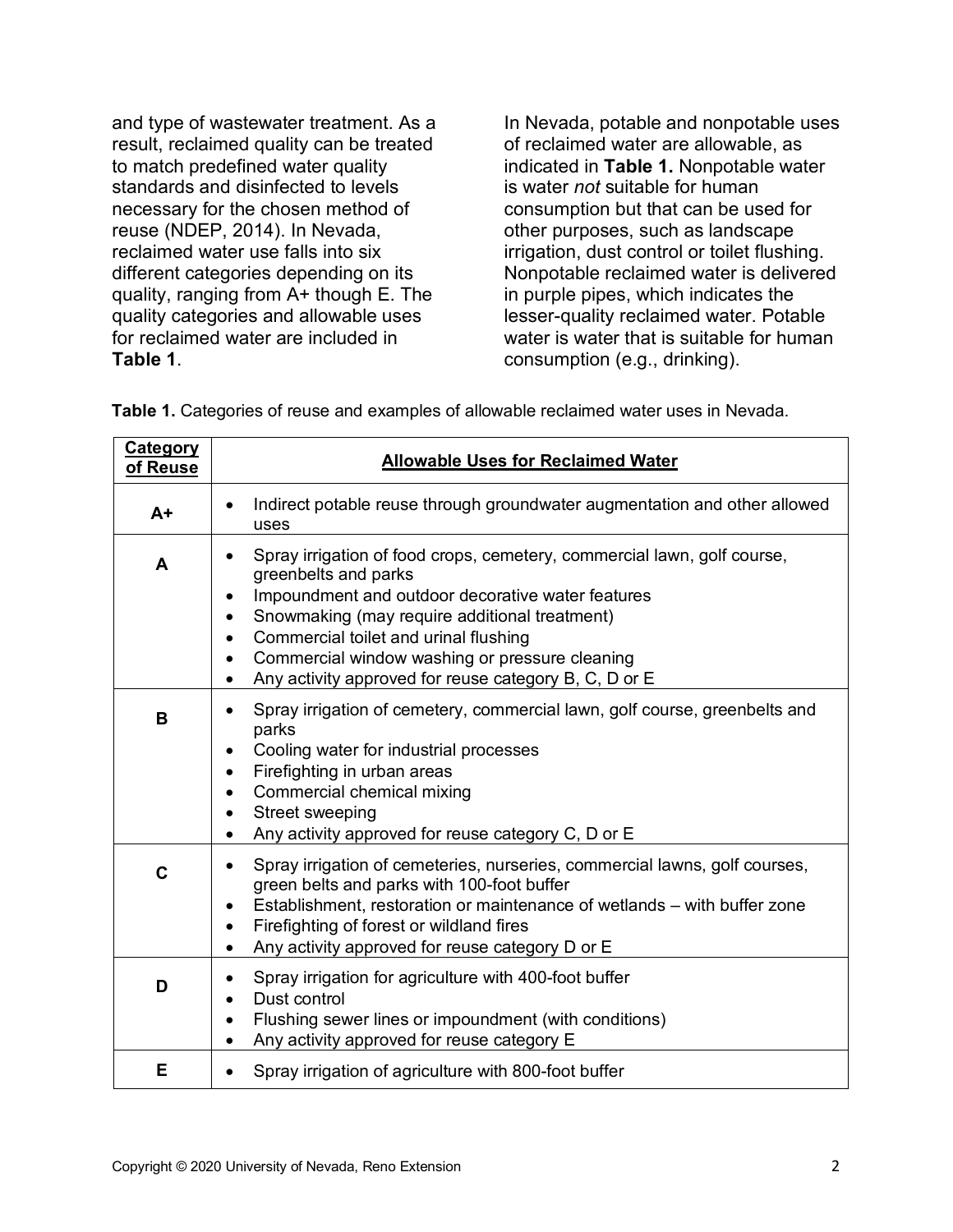Reclaimed water is not the same as graywater. Graywater is defined as "wastewater from a household or small commercial establishment which specifically excludes water from a toilet, kitchen sink, dishwater or water used for washing diapers" (Nevada Department of Conservation and Natural Resources, nd). Unlike reclaimed water, graywater does not undergo treatment. In graywater systems, the wastewater from bathroom sinks, tubs or washing machines is used to water lawns, landscapes or for other nonpotable purposes (Ormerod, 2016). The various types of water reuse are included in **Table 2.** 

One of the most common uses for nonpotable reclaimed water is landscape irrigation (NDEP, 2014), which is often indicated by purple signs, as illustrated in **Figure 1.** Although drinking reclaimed water is a less common use, potable reuse has been adopted in several U.S. cities (U.S. EPA, 2012). Two of the better-known examples of potable reuse in the U.S. are located in Los Angeles County and Orange County, California (U.S. EPA, 2017). Recently, the National Research Council claimed, "[t]he uses of reclaimed water to augment potable water supplies has significant potential for helping to meet the nation's future need" (National Research Council, 2012).

| <b>Technique</b>                    | <b>Definition, Uses and Requirements</b>                                                                                                                                                                                                                                                                                                                                               |
|-------------------------------------|----------------------------------------------------------------------------------------------------------------------------------------------------------------------------------------------------------------------------------------------------------------------------------------------------------------------------------------------------------------------------------------|
| Graywater                           | • Reuse of household wastewater from sinks, tubs or washing machines, not<br>including water from toilet, kitchen sink or dishwasher<br>Used exclusively for on-site nonpotable applications, such as landscape<br>irrigation<br>Requires limited, if any, treatment; may contain pollutants found in personal<br>and household hygiene products; regulatory oversight varies          |
| Dual<br>systems                     | • Reuse of reclaimed water is conveyed via a separate, dual, "purple pipe"<br>distribution system<br>Used strictly for nonpotable applications, such as municipal irrigation (e.g.,<br>yards, schools, parks) and industrial processes (e.g., cooling water)<br>Requires secondary treatment to remove residual organics and suspended<br>solids; additional treatment levels may vary |
| <b>Indirect</b><br>potable<br>reuse | Reuse of reclaimed water that is blended with drinking water supply resources<br>using an environmental buffer (e.g., groundwater recharge) prior to delivery<br>Used for potable and nonpotable applications (e.g., tap water supply)<br>Requires advanced treatment to remove micropollutants and chemicals of<br>concern                                                            |
| <b>Direct</b><br>potable<br>reuse   | Reuse of reclaimed water that is treated to required drinking water standards,<br>then deliberately added to municipal supply without an environmental buffer<br>Used for potable and nonpotable applications (e.g., tap water supply)<br>Requires advanced water treatment to remove micropollutants and chemicals<br>of concern                                                      |

**Table 2.** Types of water reuse, definitions, water quality criteria and other requirements.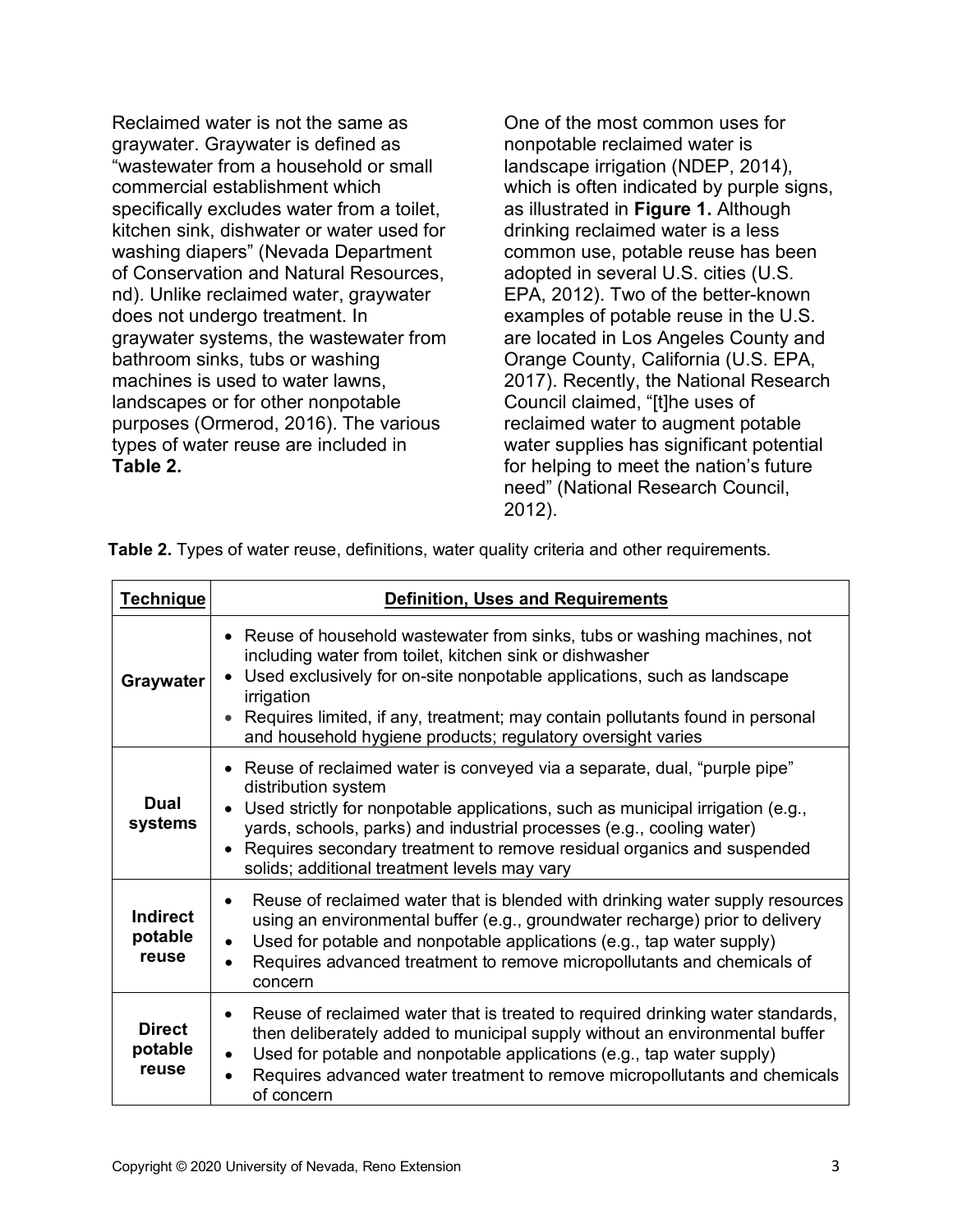

**Figure 1.** Typical purple compliance sign for reclaimed water used for landscape irrigation. The language and color signals nonpotable water quality.

Options for supplying reclaimed water are divided into direct or indirect. (See **Table 2**) Indirect reuse involves blending treated reclaimed water within an environmental buffer before normal drinking water treatment and delivery. Direct reuse involves adding reclaimed water directly to water supply without use of an environmental buffer, for example, by sending reclaimed water to the raw water feed for a drinking water facility.

An update to Nevada's regulations in 2016 allows for potable reuse based on new reuse category of "A+" water, which is the highest quality of reclaimed water (NDEP, 2016). These regulations expanded reclaimed water uses to allow for indirect potable reuse through groundwater augmentation. Groundwater augmentation involves placing highly treated reclaimed water into an aquifer (groundwater table) to be extracted and treated later by a water treatment facility. The Nevada Water Innovation Institute at the University of Nevada, Reno, is currently collaborating with local agencies to explore the feasibility and long-term benefits of

implementing indirect potable reuse in northern Nevada.

In Nevada, reclaimed water use is administered by the Bureau of Water Pollution Control within the Nevada Division of Environmental Protection, who provides oversight and issues discharge permits according to NAC 445A.275 and NAC 445A.276. Per the permitting requirements, all reclaimed water application must be prepared by a registered professional engineer (Nevada Division of Environmental Protection, 2017). Related information about the existing regulations and permitting processes specific to Nevada is available in the Extension fact sheet FS-20-11, Reclaiming Water for Urban Foodsheds: State of Nevada Regulations and Permitting (Sterle, et al., 2020).

To learn more about reclaimed water use in Nevada, visit the Nevada Division of Environmental Protection website [here.](https://ndep.nv.gov/water/water-pollution-control)

## **References**

- National Research Council (U.S.). (2012). *Water Reuse: Potential for Expanding the Nations Water Supply Through Reuse of Municipal Wastewater.* Washington DC: National Academies **Press**
- Nevada Adminstrative Code NAC 445A.275 General requirements and restrictions. Retrieved October 22, 2020 from [here.](https://www.leg.state.nv.us/nac/nac-445a.html#NAC445ASec275)
- Nevada Adminstrative Code NAC 445A.276 Reuse categories: Requirements for bacteriological quaity of reclaimed water. Retrieved October 22, 2020 from [here.](https://www.leg.state.nv.us/nac/nac-445a.html#NAC445ASec276)
- Nevada Department of Conservation and Natural Resources, Division of Water Planning, Water Words. Retrieved March 17, 2020 from [here.](http://water.nv.gov/programs/planning/dictionary/wwords-R.pdf)